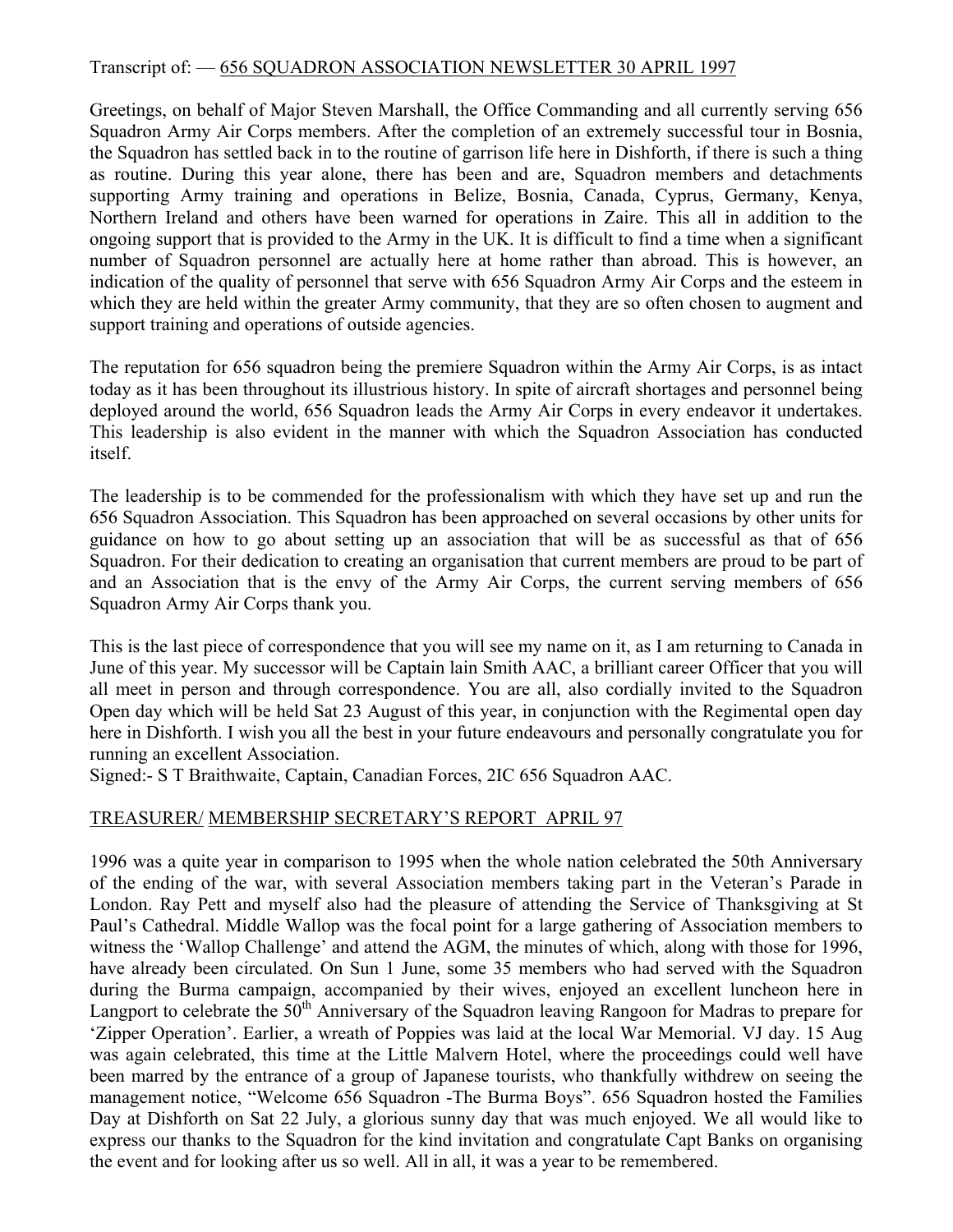1996 commenced with the deployment of the Squadron to Bosnia on a 6 month tour as part of the Peace implementation Force (IFOR). As a sad consequence, the Annual Families Day we have enjoyed over the years became a non-starter and regrettably we missed meeting up with our members from the North. We were pleased and relieved however, to hear of the successful accomplishment of the mission and the safe return of the Squadron. In connection with this conflict, members who attended the Jubilee Celebrations at Netheravon in March 93, will have had no difficulty in recognizing an ex-Squadron Commander, Lt Col Gary Coward, who provided daily briefings on TV from Sarajevo during that tense situation. The Association congratulates him on having the OBE (Military) conferred upon him by Her Majesty the Queen.

A small stock of ties, cloth badges and plaques have been taken over from the Squadron as well as the design and manufacture of metal/enamel 656 Squadron Association lapel badges. Most of these items are available from the Squadron or myself - see the price list for details of available items. The sale of these items has increased the Association revenue which has left the accounts in a healthy condition as you can see from the Balance Sheet. I record my thanks to Mr Ray Pett for auditing the accts also to those of you who have made donations to the funds. It is much appreciated.

### ASSOCIATION AGM

The Association AGM was held an Sun 16 June 96 during the International Air Show weekend with 14 members in attendance. Minutes and copies of the 95 Accounts, along with the membership update have been circulated. Since the beginning of 96 and up to the end of March 97, we have enrolled 51 new members. Regrettably, 2 members have decided to resign and it is with sadness that I have to report the death of the following members, the families to which letters of condolences have been sent:

| (a) | 5?  | Maj P A Kingston       | MC RA  |
|-----|-----|------------------------|--------|
| (b) | 8?  | Mr Graham Gerry        | RAF    |
| (c) | 94  | Mr Jack Atkinson       | RAF    |
| (d) | 311 | Mr John Davies         | RAF    |
| (e) | 335 | Mr John (Paddy) O'shea | RA/AAC |

The 97 AGM will again be held in the Museum of Army Flying, at 11am on Sunday 27 July, during the Middle Wallop Challenge weekend. As usual, the Association table will be situated within the AACA Marquee where we hope you will 'sign in' and give us the opportunity to greet you, as well as pausing to view the albums etc of 656 Squadron's past. Another Burma Luncheon has been arranged for Sun 22 June in Langport, Somerset. Details regarding the Families Day at Dishforth this year, which will be held on SAT 23 AUG 97 are in this Newsletter and I should point out that we will have a table set up there as well, which will serve as a focal point for all Association members who attend. We look forward to being able to meet you all.

I would like to take this opportunity to congratulate Capt E V Maslen—Jones MC DFG RA on the publication of his book, 'FIRE BY ORDER' due out on 18 Apr 97. At long last, the contribution made by 656 AIR OP SQUADRON during the Burma Campaign is recorded in book form. It will, of no doubt, be of great interest to all Association members and current Squadron members to read of one of the great exploits of 656 Squadron. Les Rogers reports steady progress with the Squadron Chronicle, the first 5 years section (The War Years and beyond) being almost ready for proof reading. Well done Les.

Regards and good wishes, lobby Clark. Hon Association Treas/Membership Sec.